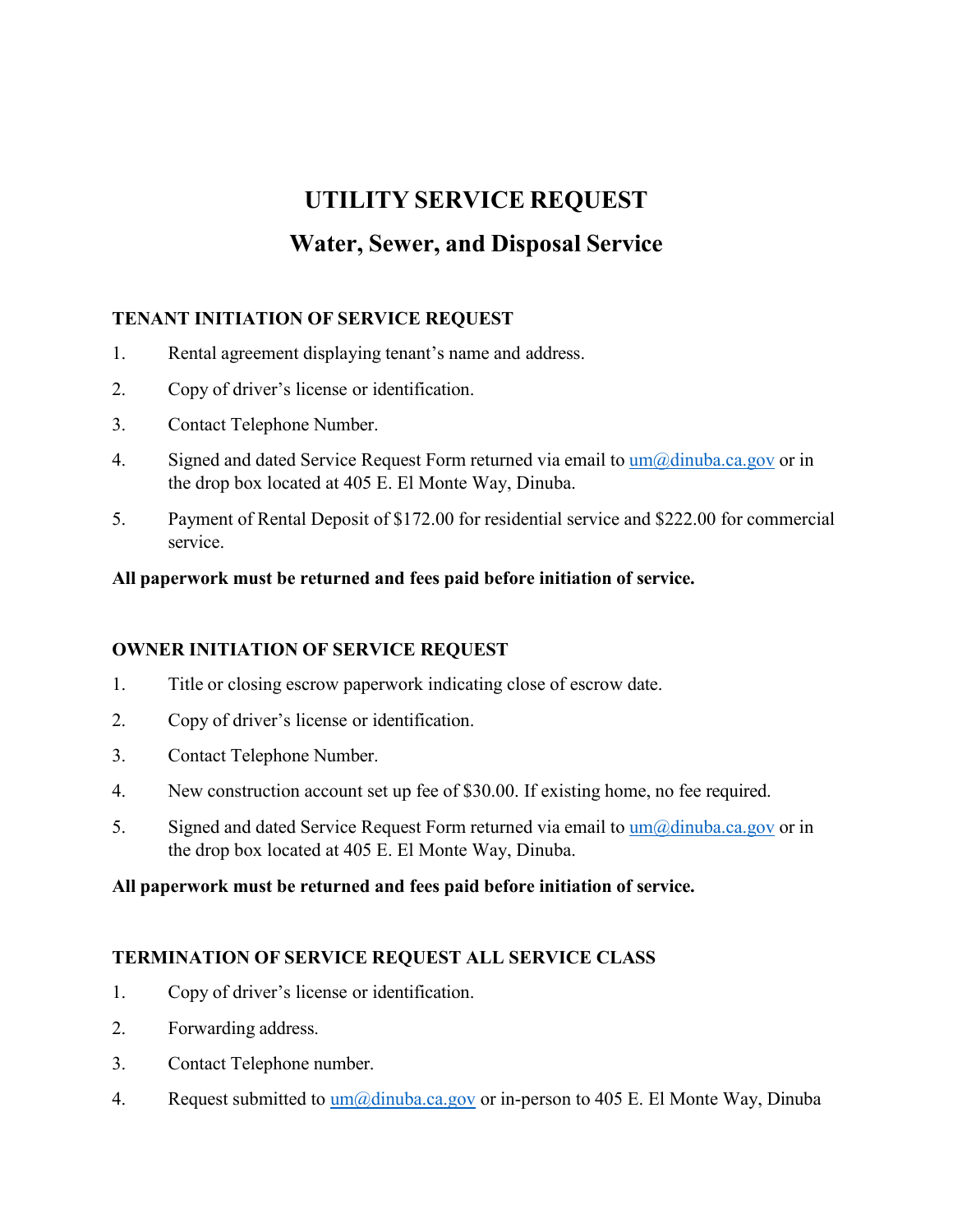

**CITY OF DINUBA** ADMINISTRATIVE SERVICES BILLING/COLLECTIONS DEPARTMENT 405 E. EL MONTE WAY DINUBA, CA 93618 (559) 591-5900

## **Water Turn-On Request**

I request that the City of Dinuba turn on the water service at the address shown above on the request date shown above. **I will turn off all fixtures and faucets before that date**. I acknowledge that failure to do so is solely my responsibility.

I understand that Housing Inspections are not required at this time but may be required in the future.

I understand that water services will be shut-off without further notice if payment is not made. In addition, if shut-off occurs I agree to pay a delinquent fee before services are re-instated.

I accept that it's my responsibility to terminate water service. The request must be made in person with my signature to be honored.

*By signing below, I promise and agree to hold harmless, protect and indemnify the City of Dinuba, its agents, employees and officers, from and against and all liabilities, losses damage, expenses and charges, including but not limited to attorney's fees and expenses of litigation, which it may sustain resulting directly or indirectly from the request to turn on the water service at the address above. Furthermore, I agree to pay all expenses and attorney's fees incurred in the enforcement of the indemnification agreement.* 

Type Full Name to Sign Date

Save the file, then email the completed form AND A COPY OR PHOTO OF A VALID ID to: um@dinuba.ca.gov. Alternatively, you may print the completed form AND A COPY OF A VALID ID and deliver to: Dinuba City Hall. 405 E. El Monte Way. Dinuba, CA 93618

 $\overline{\phantom{a}}$  , and the contract of the contract of the contract of the contract of the contract of the contract of the contract of the contract of the contract of the contract of the contract of the contract of the contrac